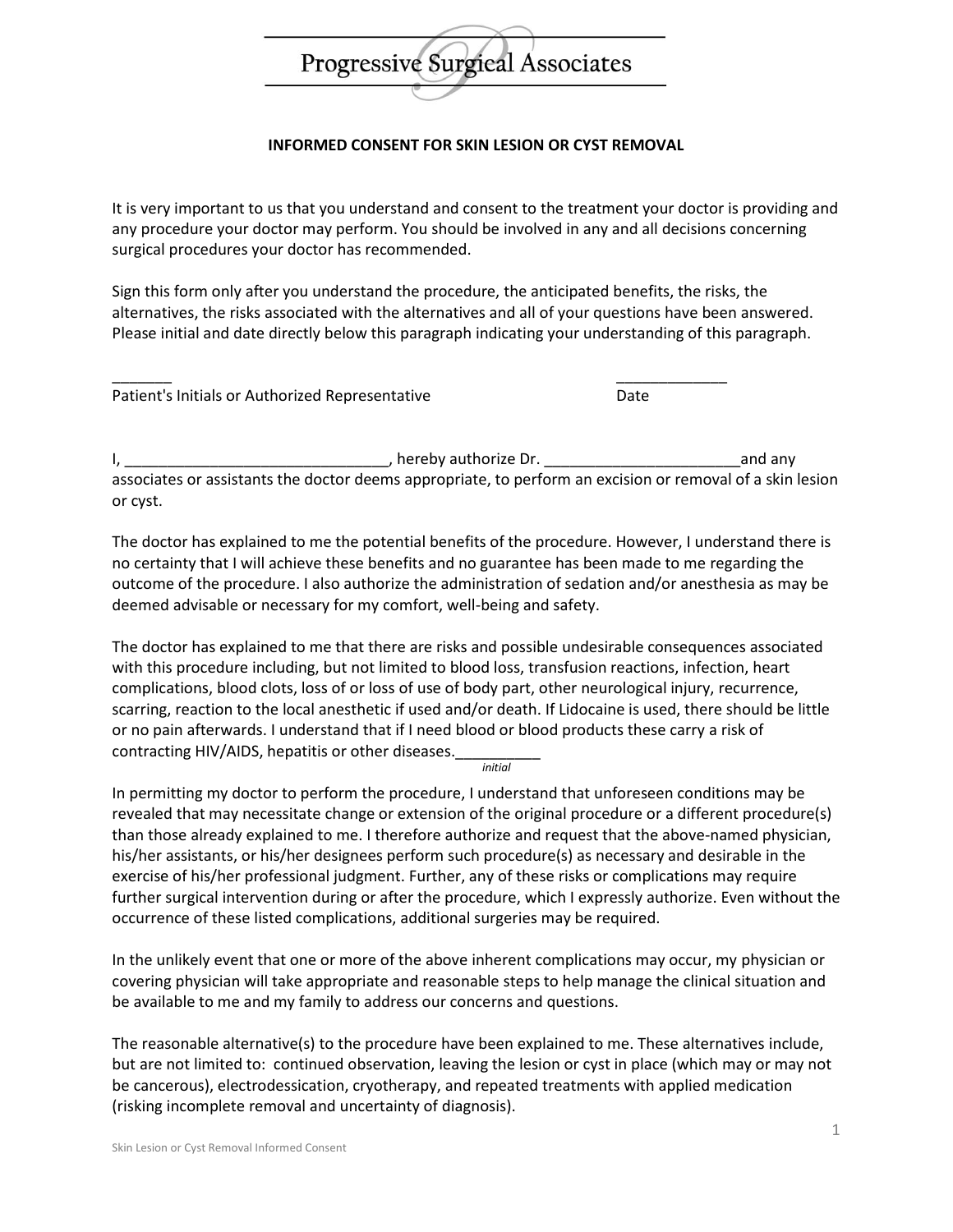

I understand the risks associated with the alternatives include, but are not limited to, recurrence, bleeding and infection.

I hereby authorize the doctor and/or hospital or surgical center to utilize or dispose of removed tissues resulting from the procedure authorized above.

I consent to any photographing or videotaping of the procedure that may be performed, provided my identity is not revealed by the pictures or by descriptive texts accompanying them.

I consent to the admittance of students or authorized equipment representatives to the procedure room for purposes of advancing medical education or obtaining important product information.

By signing below, I certify that I have had an opportunity to ask the doctor all my questions concerning anticipated benefits, material risks, alternative therapies, and risks of those alternatives, and all of my questions have been answered to my satisfaction.

| <b>Signature of Patient</b>  |
|------------------------------|
| or Authorized Representative |

\_\_\_\_\_\_\_\_\_\_\_\_\_\_\_\_\_\_\_\_\_\_\_\_\_\_\_\_\_\_\_\_\_\_\_ \_\_\_\_\_\_\_\_\_\_\_\_\_\_\_\_\_\_\_\_\_\_\_ \_\_\_\_\_\_\_\_/\_\_\_\_\_\_ Relationship Date Time

 $\Box$  The Patient/Authorized Representative has read this form or had it read to him/her.

 $\square$  The Patient/Authorized Representative states that he/she understands this information.

 $\square$  The Patient/Authorized Representative has no further questions.

\_\_\_\_\_\_\_\_\_\_\_\_\_\_\_\_\_\_\_\_\_\_\_\_\_\_\_\_\_\_\_\_\_\_ \_\_\_\_\_\_\_\_/\_\_\_\_\_\_

| Signature of Witness | Date | Time |
|----------------------|------|------|
|----------------------|------|------|

**CERTIFICATION OF PHYSICIAN:**

I hereby certify that I have discussed with the individual granting consent, the facts, anticipated benefits, material risks, alternative therapies and the risks associated with the alternatives of the procedure(s).

| Ρh |  |  |
|----|--|--|
|----|--|--|